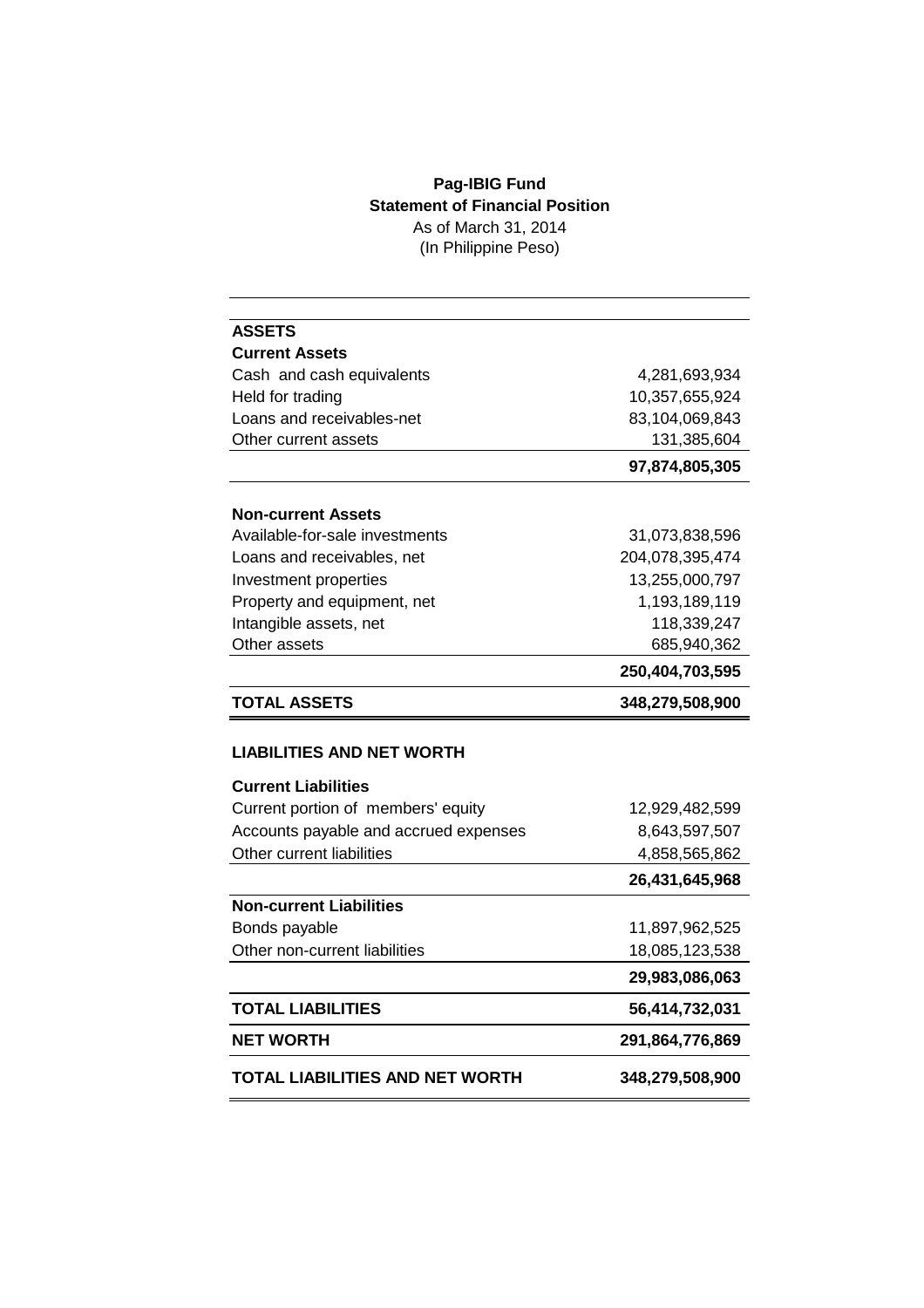## **Pag-IBIG Fund Statement of Comprehensive Income**

For the Period Ended March 31, 2014 (In Philippine Peso)

| <b>INTEREST INCOME</b>                             |               |
|----------------------------------------------------|---------------|
| Loans and receivables                              | 6,017,576,334 |
| Trading and investment securities                  | 570,985,743   |
| Deposits with banks and others                     | 7,708,364     |
|                                                    | 6,596,270,441 |
| <b>INTEREST EXPENSE</b>                            |               |
| Bonds payable                                      | 176,853,755   |
| Loans payable                                      | 35,872,939    |
|                                                    | 212,726,694   |
| <b>NET INTEREST INCOME</b>                         | 6,383,543,747 |
| <b>OTHER INCOME</b>                                |               |
| Service fees                                       | 375,680,565   |
| Trading and investment securities gains -net       | 19,975,933    |
| Foreign exchange gains - net                       | 42,087,248    |
| Miscellaneous                                      | 443,953,686   |
|                                                    | 881,697,432   |
| <b>TOTAL OPERATING INCOME</b>                      | 7,265,241,179 |
| <b>OTHER EXPENSES</b>                              |               |
| Provision for impairment and other losses          | 227,992,466   |
| Compensation and fringe benefits                   | 800,294,659   |
| Occupancy and equipment-related costs              | 127,637,090   |
| Foreclosure and acquired asset management costs    | 99,719,754    |
| Depreciation and amortization                      | 55,790,338    |
| Miscellaneous                                      | 298,503,896   |
| <b>TOTAL OPERATING EXPENSES</b>                    | 1,609,938,203 |
| <b>NET INCOME FOR THE PERIOD</b>                   | 5,655,302,976 |
|                                                    |               |
| <b>OTHER COMPREHENSIVE INCOME GAIN/(LOSS)</b>      |               |
| Available-for-sale investments - equity securities |               |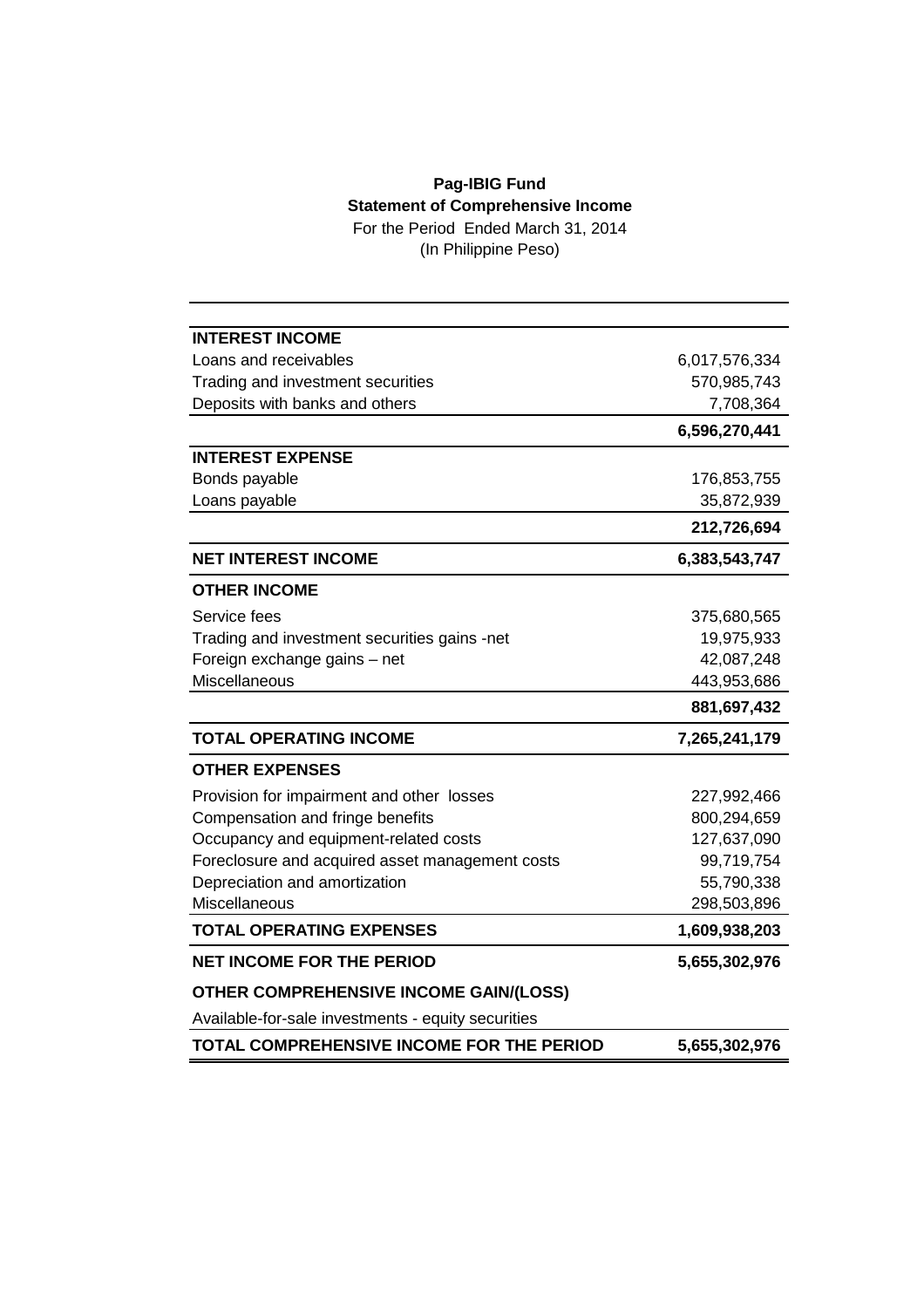## **Pag-IBIG Fund Statement of Changes In Net Worth** For the Period Ended March 31, 2014(In Philippine Peso)

|                                                     | <b>Members' Equity</b> | Reserve for<br>Losses    | <b>Donated</b><br><b>Surplus</b> | <b>Retained Earnings</b> | <b>Total Net Worth</b> |
|-----------------------------------------------------|------------------------|--------------------------|----------------------------------|--------------------------|------------------------|
| January 1, 2014                                     | 240,412,913,814        | 163,841,599              | 250.890                          | 41,493,588,353           | 282,070,594,656        |
| Collections                                         | 7,493,470,588          |                          |                                  |                          | 7,493,470,588          |
| <b>Dividends</b>                                    | 10,105,833,048         | $\overline{\phantom{a}}$ | ٠                                | (10, 105, 833, 048)      |                        |
| Comprehensive income                                |                        |                          | -                                | 5,655,302,976            | 5,655,302,976          |
| Net movement of HFC/Unclaimed Savings/Correction of |                        |                          |                                  |                          |                        |
| prior years' errors                                 |                        |                          |                                  | (35,826,790)             | (35,826,790)           |
| Provident claims/TAV offsetting                     | (3, 166, 016, 170)     |                          |                                  |                          | (3, 166, 016, 170)     |
| Donated Land                                        |                        |                          | 11.093.208                       |                          | 11,093,208             |
| Reclassified GIP due to Change in Accounting Policy |                        | (163.841.599)            |                                  |                          | (163,841,599)          |
| March 31, 2014                                      | 254,846,201,280        |                          | 11.344.098                       | 37.007.231.491           | 291,864,776,869        |